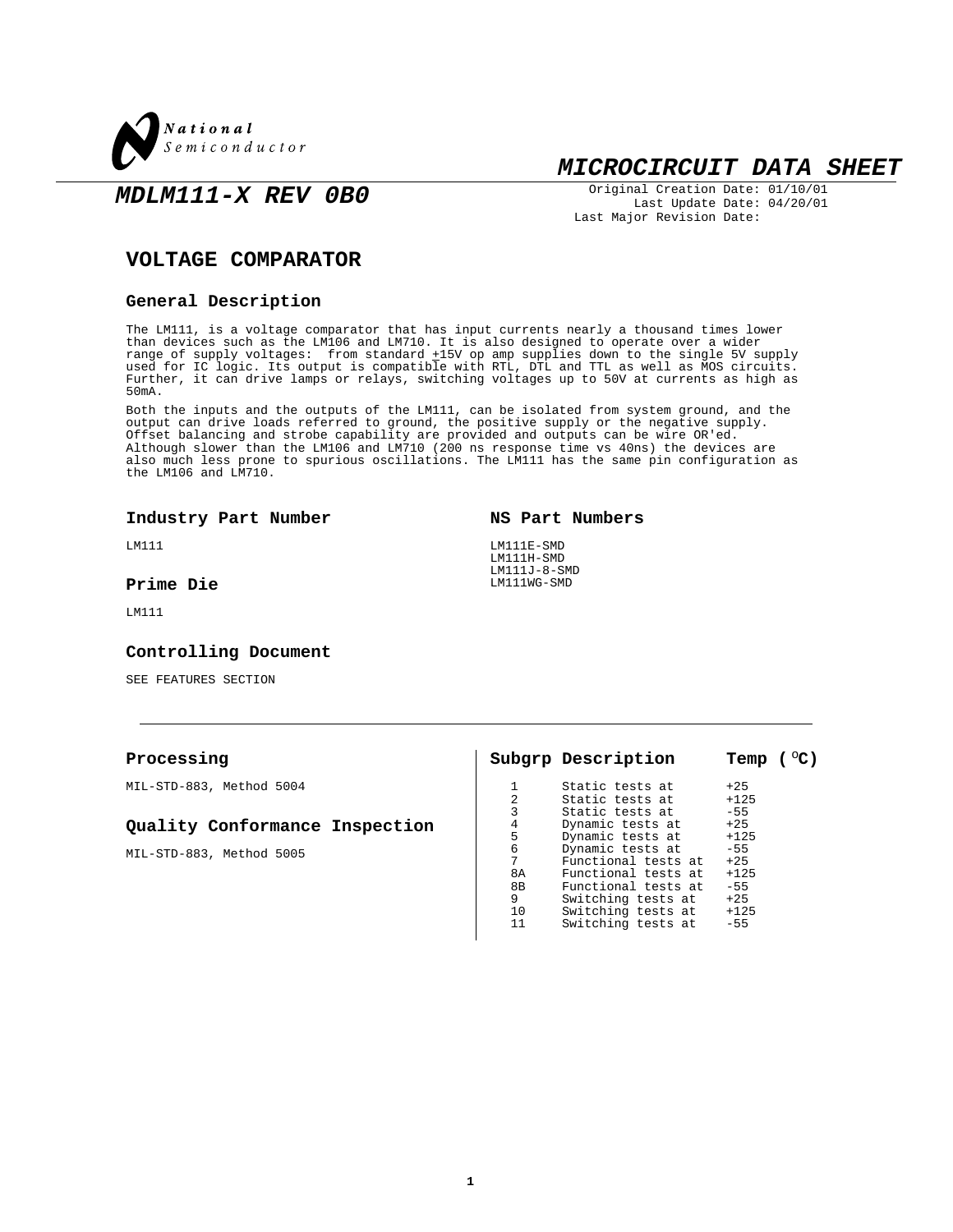## **Features**

- Low Input Bias Current.
- Low Input Offset Current.
- Wide Differential Input Voltage.
- Power Supply Voltage, Single 5V to  $\pm 15V$ .
- Offset Voltage Null Capability.
- Strobe Capability.

### CONTROLLING DOCUMENTS:

| LM111E-SMD     | 5962-868770102A |
|----------------|-----------------|
| LM111H-SMD     | 5962-86877010GA |
| $LM111J-8-SMD$ | 5962-8687701OPA |
| LM111WG-SMD    | 5962-86877010ZA |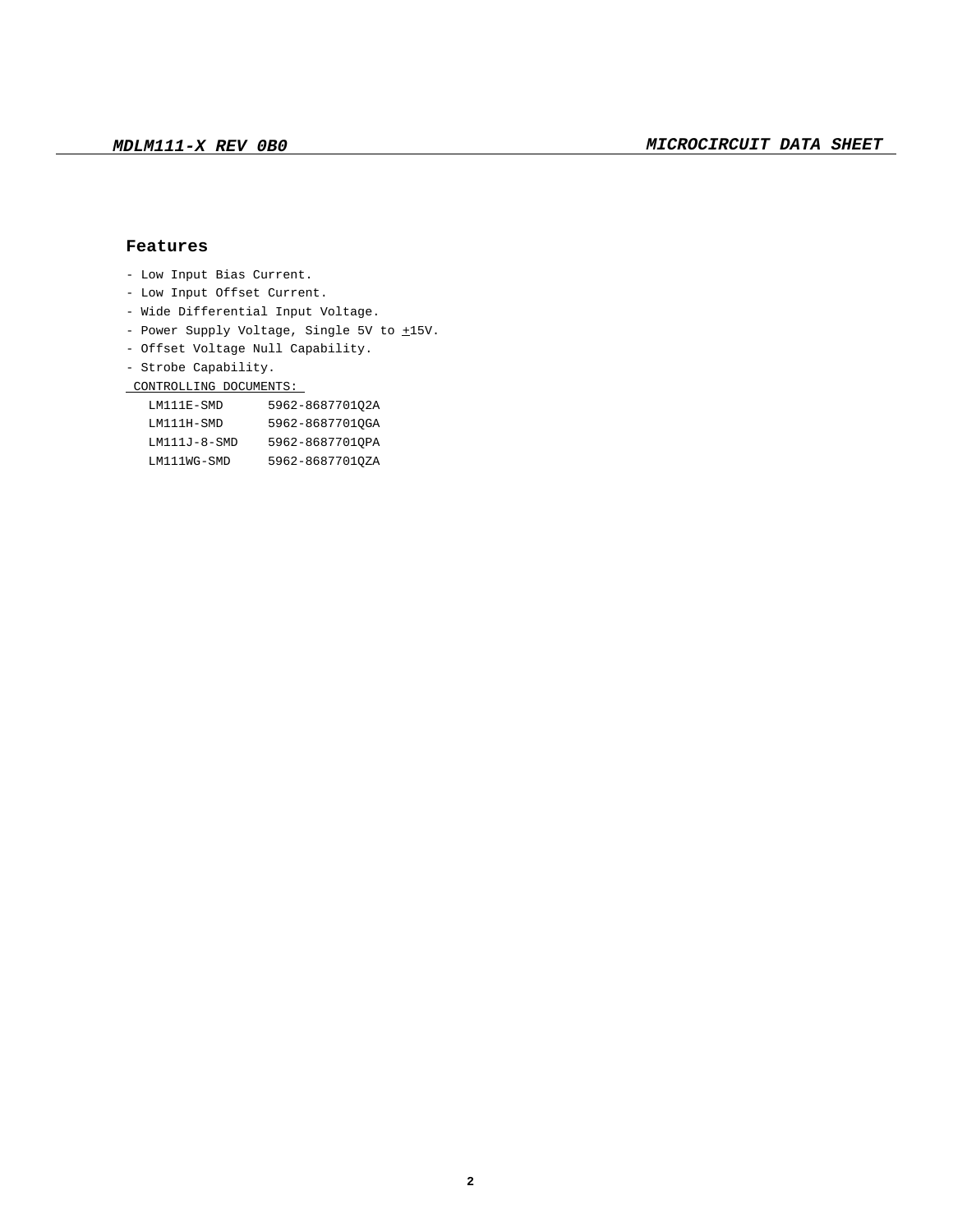| (Absolute Maximum Ratings) |  |
|----------------------------|--|
| (Note 1)                   |  |

| Positive Supply Voltage                                                                                                                                         |                                                                                                                                                                                                                          | $+30.0V$                                                                                                      |  |  |  |  |
|-----------------------------------------------------------------------------------------------------------------------------------------------------------------|--------------------------------------------------------------------------------------------------------------------------------------------------------------------------------------------------------------------------|---------------------------------------------------------------------------------------------------------------|--|--|--|--|
| Negative Supply Voltage                                                                                                                                         |                                                                                                                                                                                                                          | $-30.0V$                                                                                                      |  |  |  |  |
| Total Supply Voltage                                                                                                                                            |                                                                                                                                                                                                                          |                                                                                                               |  |  |  |  |
| Output to Negative Supply Voltage                                                                                                                               | 36V                                                                                                                                                                                                                      |                                                                                                               |  |  |  |  |
| GND to Negative Supply Voltage                                                                                                                                  |                                                                                                                                                                                                                          | 50V                                                                                                           |  |  |  |  |
| Differential Input Voltage                                                                                                                                      |                                                                                                                                                                                                                          | 30V                                                                                                           |  |  |  |  |
| Sink Current                                                                                                                                                    |                                                                                                                                                                                                                          | ±30V                                                                                                          |  |  |  |  |
| Input Voltage<br>(Note 2)                                                                                                                                       |                                                                                                                                                                                                                          | 50 <sub>m</sub> A<br>±15V                                                                                     |  |  |  |  |
| Power Dissipation                                                                                                                                               |                                                                                                                                                                                                                          |                                                                                                               |  |  |  |  |
| (Note 3)                                                                                                                                                        |                                                                                                                                                                                                                          | 500mW                                                                                                         |  |  |  |  |
| Output Short Circuit Duration                                                                                                                                   |                                                                                                                                                                                                                          | 10 sec.                                                                                                       |  |  |  |  |
| Maximum Strobe Current                                                                                                                                          |                                                                                                                                                                                                                          | 10mA                                                                                                          |  |  |  |  |
| Operating Temperature Range                                                                                                                                     |                                                                                                                                                                                                                          | $-55$ C $\leq$ Ta $\leq$ 125 C                                                                                |  |  |  |  |
| Thermal Resistance<br>ThetaJA<br>8 Ld DIP<br>8 Ld Metal Can Pkg<br>10 CERAMIC SOIC<br>20 Ld LCC<br>ThetaJC<br>8 Ld DIP<br>8 Ld Metal Can Pkg<br>10 CERAMIC SOIC | (Still Air @ 0.5W)<br>(500LF/Min Air flow @ 0.5W)<br>(Still Air @ 0.5W)<br>(500LF/Min Air flow @ 0.5W)<br>(Still Air @ 0.5W)<br>(500LF/Min Air flow @ 0.5W) 153 C/W<br>(Still Air @ 0.5W)<br>(500LF/Min Air flow @ 0.5W) | 134 C/W<br>76 C/W<br>$162 \text{ C/W}$<br>92 C/W<br>231 C/W<br>90 C/W<br>65 C/W<br>21 C/W<br>50 C/W<br>24 C/W |  |  |  |  |
| 20 Ld LCC<br>Storage Temperature Range                                                                                                                          |                                                                                                                                                                                                                          | $21 \text{ C/W}$                                                                                              |  |  |  |  |
| Maximum Junction Temperature                                                                                                                                    |                                                                                                                                                                                                                          | -65 C $\leq$ Ta $\leq$ 150 C                                                                                  |  |  |  |  |
| Lead Temperature<br>(Soldering, 60 seconds)                                                                                                                     |                                                                                                                                                                                                                          | 175 C<br>300 C                                                                                                |  |  |  |  |
| Voltage at Strobe Pin                                                                                                                                           |                                                                                                                                                                                                                          | V+ -5V                                                                                                        |  |  |  |  |
| Package Weight<br>(Typical)<br>8 Ld Metal Can<br>8 Ld Dip<br>10 Ld CERAMIC SOIC<br>20 Ld LCC<br>ESD Rating<br>(Note 4)                                          |                                                                                                                                                                                                                          | $965$ mq<br>1100mg<br>$220$ mg<br>TBD                                                                         |  |  |  |  |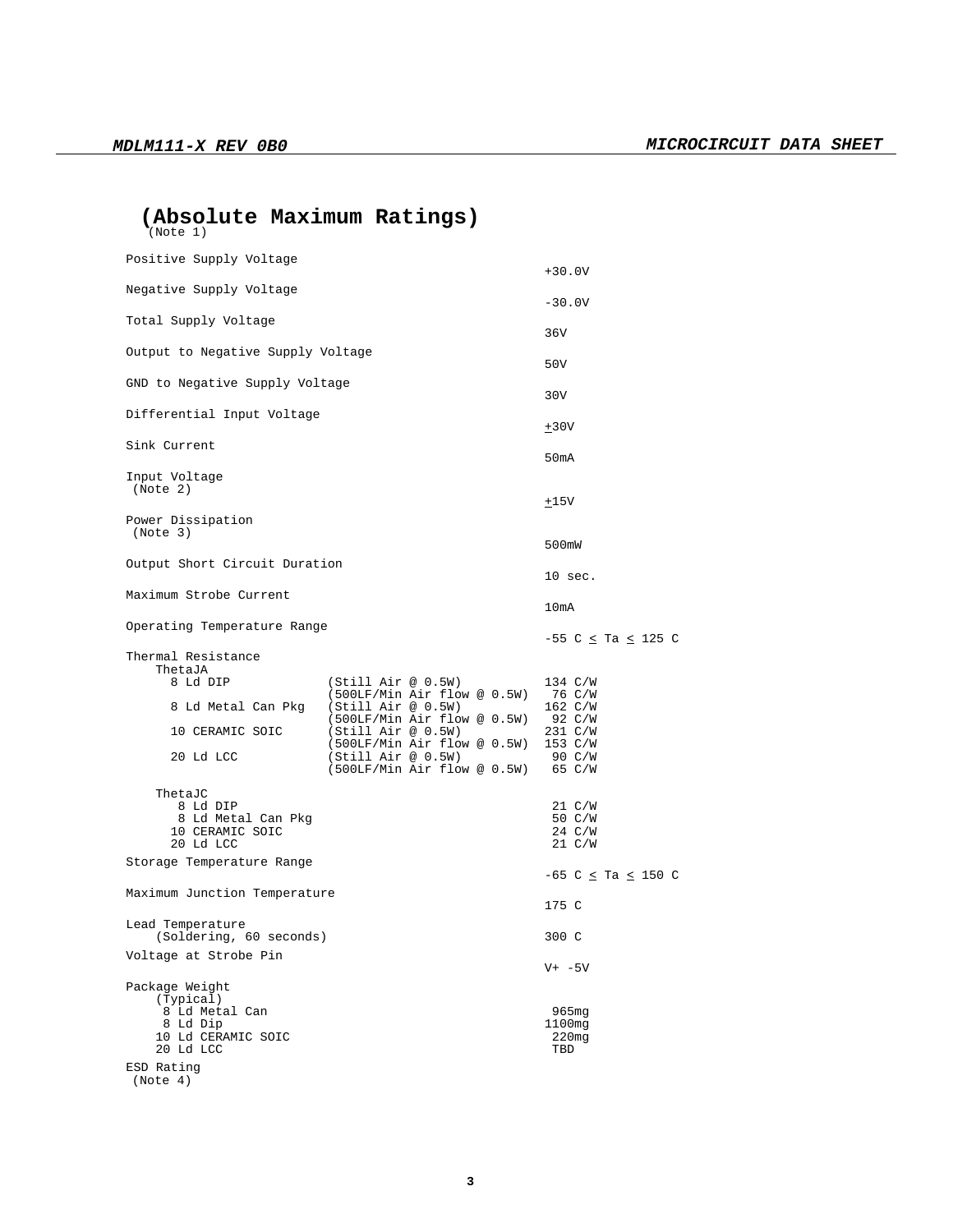## **(Absolute Maximum Ratings)(Continued)**

(Note 1)

ESD Rating (Note 4)

300V

| Note 1: Absolute Maximum Ratings indicate limits beyond which damage to the device may occur. |
|-----------------------------------------------------------------------------------------------|
| Operating Ratings indicate conditions for which the device is functional, but do not          |
| quarantee specific performance limits. For quaranteed specifications and test                 |
| conditions, see the Electrical Characteristics. The quaranteed specifications apply           |
| only for the test conditions listed. Some performance characteristics may degrade             |
| when the device is not operated under the listed test conditions.                             |
| Note 2: This rating applies for +15V supplies. The positive input voltage limits is 30V above |
| the negative supply. The negative input voltage limits is equal to the negative               |
| supply voltage or 30V below the positive supply, whichever is less.                           |
| Note 3: The maximum power dissipation must be derated at elevated temperatures and is         |
| dictated by Tjmax (maximum junction temperature), ThetaJA (package junction to                |
| ambient thermal resistance), and TA (ambient temperature). The maximum allowable              |
| power dissipation at any temperature is Pdmax = (Tjmax - TA)/ThetaJA or the number            |

given in the Absolute Maximum Ratings, whichever is lower. Note 4: Human body model, 1.5k Ohms in series with 100pF.

## **Recommended Operating Conditions**

Supply Voltage

Operating Temperature Range

 $Vcc = \pm 15Vdc$ 

-55 C  $\le$  Ta  $\le$  +125 C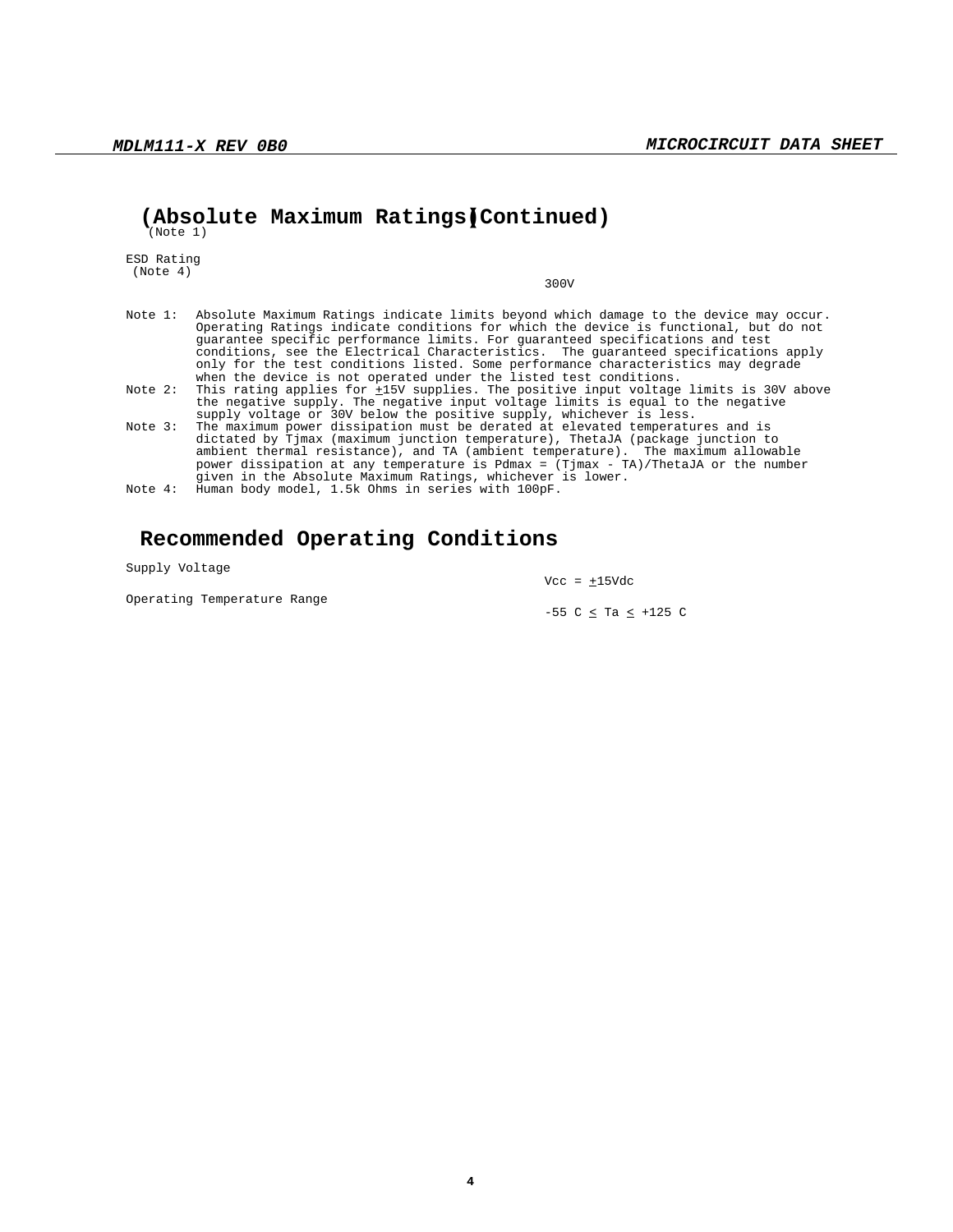# **Electrical Characteristics**

## **DC PARAMETERS**

(The following conditions apply to all the following parameters, unless otherwise specified.) DC:  $\pm$ Vcc =  $\pm$ 15V, Vcm = 0V

| <b>SYMBOL</b>                 | <b>PARAMETER</b>                            | CONDITIONS                                                                      | <b>NOTES</b> | PIN-<br><b>NAME</b> | <b>MIN</b> | MAX    | UNIT         | SUB-<br><b>GROUPS</b> |
|-------------------------------|---------------------------------------------|---------------------------------------------------------------------------------|--------------|---------------------|------------|--------|--------------|-----------------------|
| Vio                           | Input Offset                                | $Vin = 0V$ , Rs = 50 Ohms                                                       |              |                     | $-3$       | $+3$   | mV           | $\mathbf{1}$          |
|                               | Voltage                                     |                                                                                 |              |                     | $-4$       | $+4$   | mV           | 2, 3                  |
| $Vcm = -14.5V$ , Rs = 50 Ohms | +Vcc = $29.5V$ , -Vcc = $-0.5V$ , Vin = 0V, |                                                                                 |              | $-3$                | $+3$       | mV     | $\mathbf{1}$ |                       |
|                               |                                             |                                                                                 |              |                     | $-4$       | $+4$   | mV           | 2, 3                  |
|                               |                                             | +Vcc = $2V$ , -Vcc = $-28V$ , Vin = 0V,<br>$Vcm = +13V$ , Rs = 50 Ohms          |              |                     | $-3$       | $+3$   | mV           | $\mathbf{1}$          |
|                               |                                             |                                                                                 |              |                     | $-4$       | $+4$   | mV           | 2, 3                  |
|                               |                                             | +Vcc = $+2.5V$ , -Vcc = $-2.5V$ , Vin = 0V,<br>$Rs = 50 Ohms$                   |              |                     | $-3$       | $+3$   | mV           | $\mathbf{1}$          |
|                               |                                             |                                                                                 |              |                     | $-4$       | $+4$   | mV           | 2, 3                  |
| Vio(R)                        | Raised Input<br>Offset Voltage              | $Vin = 0V$ , Rs = 50 Ohms                                                       |              |                     | $-3$       | $+3$   | mV           | $\mathbf{1}$          |
|                               |                                             |                                                                                 |              |                     | $-4.5$     | $+4.5$ | mV           | 2, 3                  |
|                               |                                             | +Vcc = $29.5V$ , -Vcc = $-0.5V$ , Vin = 0V,<br>$Vcm = -14.5V$ , Rs = 50 Ohms    |              |                     | $-3$       | $+3$   | mV           | $\mathbf{1}$          |
|                               |                                             |                                                                                 |              |                     | $-4.5$     | $+4.5$ | mV           | 2, 3                  |
|                               |                                             | +Vcc = $2V$ , -Vcc = $-28V$ , Vin = 0V,<br>$Vcm = +13V$ , Rs = 50 Ohms          |              |                     | $-3$       | $+3$   | mV           | $\mathbf{1}$          |
|                               |                                             |                                                                                 |              |                     | $-4.5$     | $+4.5$ | mV           | 2, 3                  |
| Iio                           | Input Offset<br>Current                     | $Vin = 0V$ , Rs = 50K Ohms                                                      |              |                     | $-10$      | $+10$  | nA           | 1, 2                  |
|                               |                                             |                                                                                 |              |                     | $-20$      | $+20$  | nA           | $\mathbf{3}$          |
|                               |                                             | +Vcc = $29.5V$ , -Vcc = $-0.5V$ , Vin = 0V,<br>Vcm = $-14.5V$ , Rs = $50K$ Ohms |              |                     | $-10$      | $+10$  | nA           | 1, 2                  |
|                               |                                             |                                                                                 |              |                     | $-20$      | $+20$  | nA           | 3                     |
|                               |                                             | +Vcc = $2V$ , -Vcc = $-28V$ , Vin = 0V,<br>$Vcm = +13V$ , Rs = 50K Ohms         |              |                     | $-10$      | $+10$  | nA           | 1, 2                  |
|                               |                                             |                                                                                 |              |                     | $-20$      | $+20$  | nA           | 3                     |
| Iio(R)                        | Raised Input<br>Offset Current              | $Vin = 0V$ , Rs = 50K Ohms                                                      |              |                     | $-25$      | $+25$  | nA           | 1, 2                  |
|                               |                                             |                                                                                 |              |                     | $-50$      | $+50$  | nA           | 3                     |
| Iib+                          | Input Bias<br>Current                       | $Vin = 0V$ , Rs = 50K Ohms                                                      |              |                     | $-100$     | 0.1    | nA           | 1, 2                  |
|                               |                                             |                                                                                 |              |                     | $-150$     | 0.1    | nA           | 3                     |
|                               |                                             | +Vcc = $29.5V$ , -Vcc = $-0.5V$ , Vin = 0V,<br>Vcm = $-14.5V$ , Rs = $50K$ Ohms |              |                     | $-150$     | 0.1    | nA           | 1, 2                  |
|                               |                                             |                                                                                 |              |                     | $-200$     | 0.1    | nA           | 3                     |
|                               |                                             | +Vcc = $2V$ , -Vcc = $-28V$ , Vin = 0V,<br>$Vcm = +13V$ , Rs = 50K Ohms         |              |                     | $-150$     | 0.1    | nA           | 1, 2                  |
|                               |                                             |                                                                                 |              |                     | $-200$     | 0.1    | nA           | 3                     |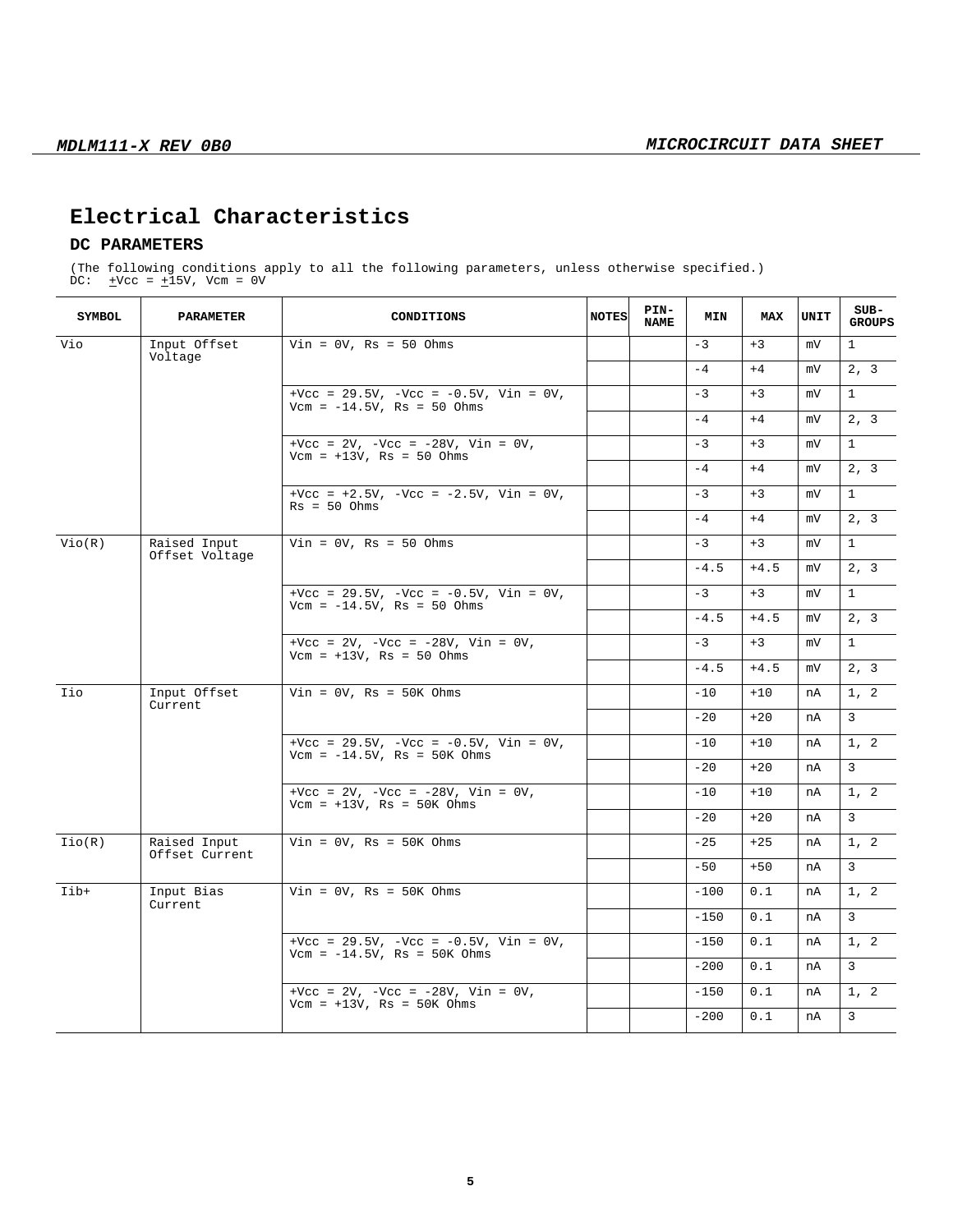## **Electrical Characteristics**

## **DC PARAMETERS(Continued)**

(The following conditions apply to all the following parameters, unless otherwise specified.) DC:  $\pm$ Vcc =  $\pm$ 15V, Vcm = 0V

| <b>SYMBOL</b>                                         | <b>PARAMETER</b><br>CONDITIONS                      |                                                                                                       | PIN-<br><b>NOTES</b><br><b>NAME</b> |  | MIN    | <b>MAX</b> | UNIT           | $SUB-$<br><b>GROUPS</b> |  |
|-------------------------------------------------------|-----------------------------------------------------|-------------------------------------------------------------------------------------------------------|-------------------------------------|--|--------|------------|----------------|-------------------------|--|
| Iib-                                                  | Input Bias<br>$Vin = 0V$ , Rs = 50K Ohms<br>Current |                                                                                                       |                                     |  | $-100$ | 0.1        | nA             | 1, 2                    |  |
|                                                       |                                                     |                                                                                                       |                                     |  | $-150$ | 0.1        | nA             | 3                       |  |
|                                                       |                                                     | +Vcc = $29.5V$ , -Vcc = $-0.5V$ , Vin = 0V,<br>$Vcm = -14.5V$ , $Rs = 50K$ Ohms                       |                                     |  | $-150$ | 0.1        | nA             | 1, 2                    |  |
|                                                       |                                                     |                                                                                                       |                                     |  | $-200$ | 0.1        | nA             | 3                       |  |
|                                                       |                                                     | +Vcc = $2V$ , -Vcc = $-28V$ , Vin = 0V,<br>$Vcm = +13V$ , Rs = 50K Ohms                               |                                     |  | $-150$ | 0.1        | nA             | 1, 2                    |  |
|                                                       |                                                     |                                                                                                       |                                     |  | $-200$ | 0.1        | nA             | 3                       |  |
| Vo(STB)                                               | Collector Output<br>Voltage (ST)                    | $Vin+ = Gnd$ , $Vin- = 15V$ , $Istb = -3mA$ ,<br>$Rs = 50 Ohms$                                       | $\mathbf{1}$                        |  | 14     |            | $\mathbf{V}$   | 1, 2,<br>3              |  |
| <b>CMR</b>                                            | Common Mode<br>Rejection                            | $-28V \leq -Vcc \leq -0.5V$ , Rs=50 Ohms,<br>2V<+Vcc<29.5V, Rs=50 Ohms,<br>$-14.5VYcm13V, Rs=50 Ohms$ |                                     |  | 80     |            | dВ             | 1, 2,<br>3              |  |
| Vol                                                   | Low Level Output<br>Voltage                         | $+$ Vcc = 4.5V, $-$ Vcc = Gnd, Iout = 8mA,<br>$\pm$ Vin = 0.71V, Vid = -6mV                           |                                     |  |        | 0.4        | $\mathbf{V}$   | 1, 2,<br>3              |  |
|                                                       |                                                     | +Vcc = $4.5V$ , -Vcc = Gnd, Iout = $8mA$ ,<br>$\pm$ Vin = -1.75V, Vid = -6mV                          |                                     |  |        | 0.4        | $\mathbf{V}$   | 1, 2,<br>3              |  |
|                                                       |                                                     | $Iout = 50mA, +Vin = 13V, Vid = -5mV$                                                                 |                                     |  |        | 1.5        | $\mathbf V$    | 1, 2,<br>3              |  |
|                                                       |                                                     | $Iout = 50mA, +Vin = -14V, Vid = -5mV$                                                                |                                     |  |        | 1.5        | $\mathbf{V}$   | 1, 2,<br>3              |  |
| Icex                                                  | Output Leakage<br>Current                           | +Vcc = $18V$ , -Vcc = $-18V$ , Vout = $32V$                                                           |                                     |  | $-1$   | 10         | nA             | $\mathbf{1}$            |  |
|                                                       |                                                     |                                                                                                       |                                     |  | $-1$   | 500        | nA             | $\overline{2}$          |  |
| Ii                                                    | Input Leakage<br>Current                            | +Vcc = $18V$ , -Vcc = $-18V$ ,<br>$+Vin = +12V$ , $-Vin = -17V$                                       | 7                                   |  | $-5$   | 500        | nA             | 1, 2,<br>3              |  |
|                                                       |                                                     | +Vcc = $18V$ , -Vcc = $-18V$ ,<br>$+Vin = -17V$ , $-Vin = +12V$                                       | 7                                   |  | $-5$   | 500        | nA             | 1, 2,<br>3              |  |
| $_{\text{Lcc+}}$                                      | Power Supply<br>Current                             |                                                                                                       |                                     |  |        | 6          | mA             | 1, 2                    |  |
|                                                       |                                                     |                                                                                                       |                                     |  |        | 7          | mA             | 3                       |  |
| $_{\text{Lcc-}}$                                      | Power Supply<br>Current                             |                                                                                                       |                                     |  | $-5$   |            | mA             | 1, 2                    |  |
|                                                       |                                                     |                                                                                                       |                                     |  | -6     |            | mA             | 3                       |  |
| Delta<br>Vio/Delta                                    | Temperature                                         | 25 C $\leq$ T $\leq$ 125 C                                                                            | 8                                   |  | $-25$  | 25         | $uv/$ $\phi$ 2 |                         |  |
| T                                                     | Coefficient Input<br>Offset Voltage                 | $-55$ C $\le$ T $\le$ 25 C                                                                            | 8                                   |  | $-25$  | 25         | $uv/$ $\phi$ 3 |                         |  |
| Delta                                                 | Temperature                                         | 25 C $\leq$ T $\leq$ 125 C                                                                            | 8                                   |  | $-100$ | 100        | $pA / \phi 2$  |                         |  |
| Iio/Delta<br>Coefficient Input<br>Offset Current<br>T |                                                     | $-55$ C $\leq$ T $\leq$ 25 C                                                                          | 8                                   |  | $-200$ | 200        | $pA / \phi$ 3  |                         |  |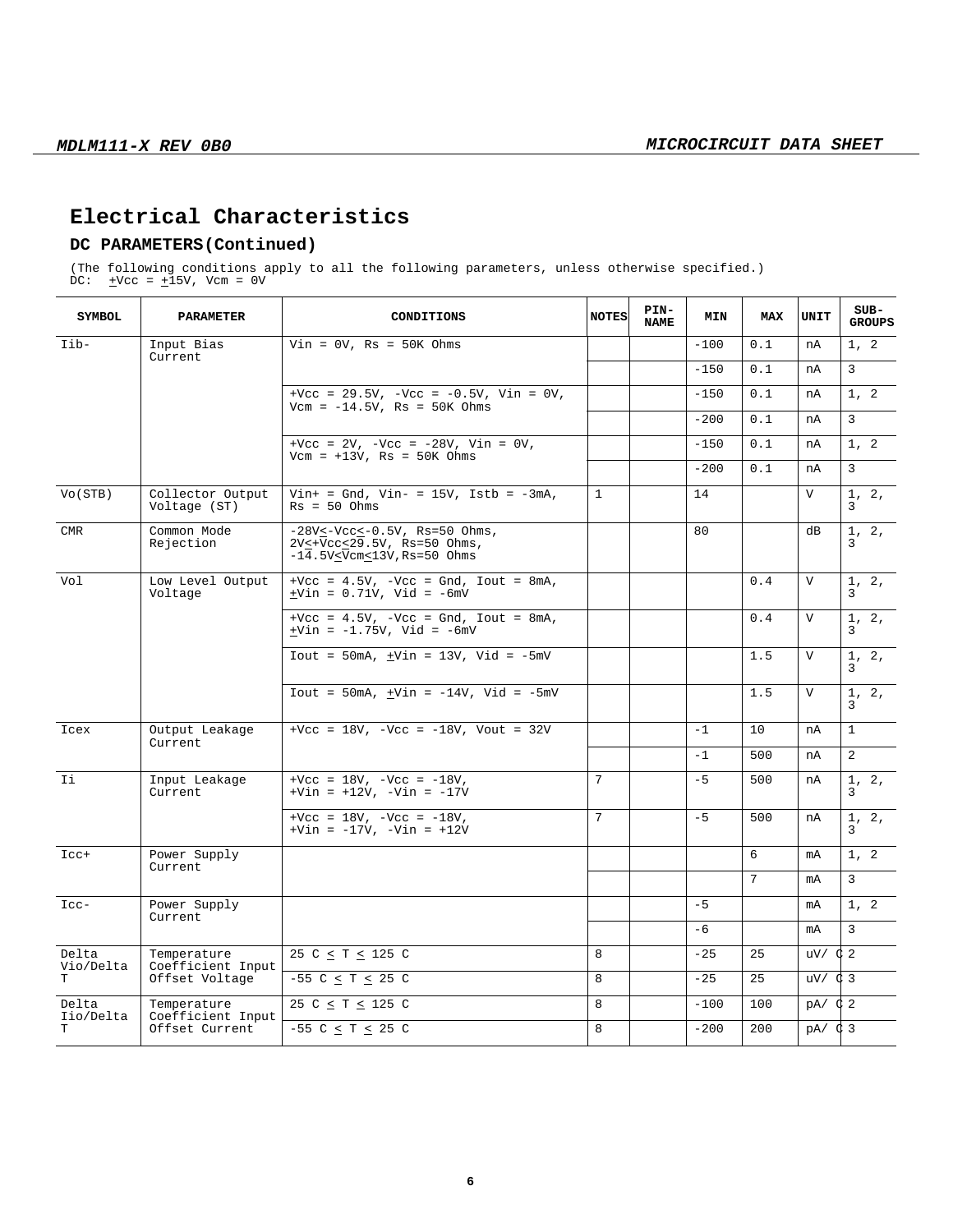## **Electrical Characteristics**

## **DC PARAMETERS(Continued)**

(The following conditions apply to all the following parameters, unless otherwise specified.) DC:  $\pm$ Vcc =  $\pm$ 15V, Vcm = 0V

| SYMBOL<br>PARAMETER<br>CONDITIONS |                                         |                                                          | <b>NOTES</b> | PIN-<br><b>NAME</b> | MIN | <b>MAX</b> | UNIT | $SUB-$<br><b>GROUPS</b> |
|-----------------------------------|-----------------------------------------|----------------------------------------------------------|--------------|---------------------|-----|------------|------|-------------------------|
| Ios                               | Short Circuit<br>Current                | Vout = $5V$ , t $\leq$ 10mS, Vin- = 0.1V,<br>$Vin+ = 0V$ | 3, 5         |                     |     | 200        | mA   | $\mathbf{1}$            |
|                                   |                                         |                                                          | 3, 5         |                     |     | 150        | mA   | $\overline{2}$          |
|                                   |                                         |                                                          | 3, 5         |                     |     | 250        | mA   | 3                       |
| $Vio(adj)+$                       | Input Offset<br>Voltage<br>(Adjustment) | Vout = $0V$ , Vin = $0V$ , Rs = $50$ Ohms                | 3            |                     | 5   |            | mV   | $\mathbf{1}$            |
| $Vio(adj) -$                      | Input Offset<br>Voltage<br>(Adjustment) | Vout = $0V$ , Vin = $0V$ , Rs = $50$ Ohms                | 3            |                     |     | $-5$       | mV   | $\mathbf{1}$            |
| Ave+                              | Voltage Gain<br>(Emitter)               | $R1 = 600$ Ohms                                          | 3, 6         |                     | 10  |            | V/mV | $\overline{4}$          |
|                                   |                                         |                                                          | 3, 6         |                     | 8   |            | V/mV | 5, 6                    |
| Ave-                              | Voltage Gain<br>(Emitter)               | $R1 = 600$ Ohms                                          | 3, 6         |                     | 10  |            | V/mV | $\overline{4}$          |
|                                   |                                         |                                                          | 3, 6         |                     | 8   |            | V/mV | 5, 6                    |

#### **AC PARAMETERS**

(The following conditions apply to all the following parameters, unless otherwise specified.) AC:  $\pm \text{Vcc} = \pm 15 \text{V}$ , Vcm = 0

| trLHC | Response Time<br>(Collector | $Vod(Overdrive) = -5mV, Cl = 50pF,$<br>$Vin = -100mV$ | 8<br>4, |  | 300 | nS | 8B |
|-------|-----------------------------|-------------------------------------------------------|---------|--|-----|----|----|
|       | Output)                     |                                                       | 8<br>4, |  | 640 | nS | 8A |
| trHLC | Response Time<br>(Collector | $Vod(Overdrive) = 5mV, Cl = 50pF,$<br>$Vin = 100mV$   | 8<br>4, |  | 300 | nS | 8B |
|       | Output)                     |                                                       | 8<br>4, |  | 500 | nS | 8A |

Note  $1:$  Istb =  $-2mA$  at  $-55$  C.

Note 2: Calculated parameter.

Note 4: Uses AC tape and hardware.

Note 5: Actual min. limit used is 5mA due to test setup.

Note 6: Datalog reading in K = V/mV. Note 6: Datalog reading in  $K = V/mV$ .<br>Note 7: Vid is voltage difference between inputs.

Note 8: Group A sample ONLY

Note 3: Use DC tape for Ios and Vio(adj), Ave+ and Ave- as indicated in TAPE NAME section of this JRETS.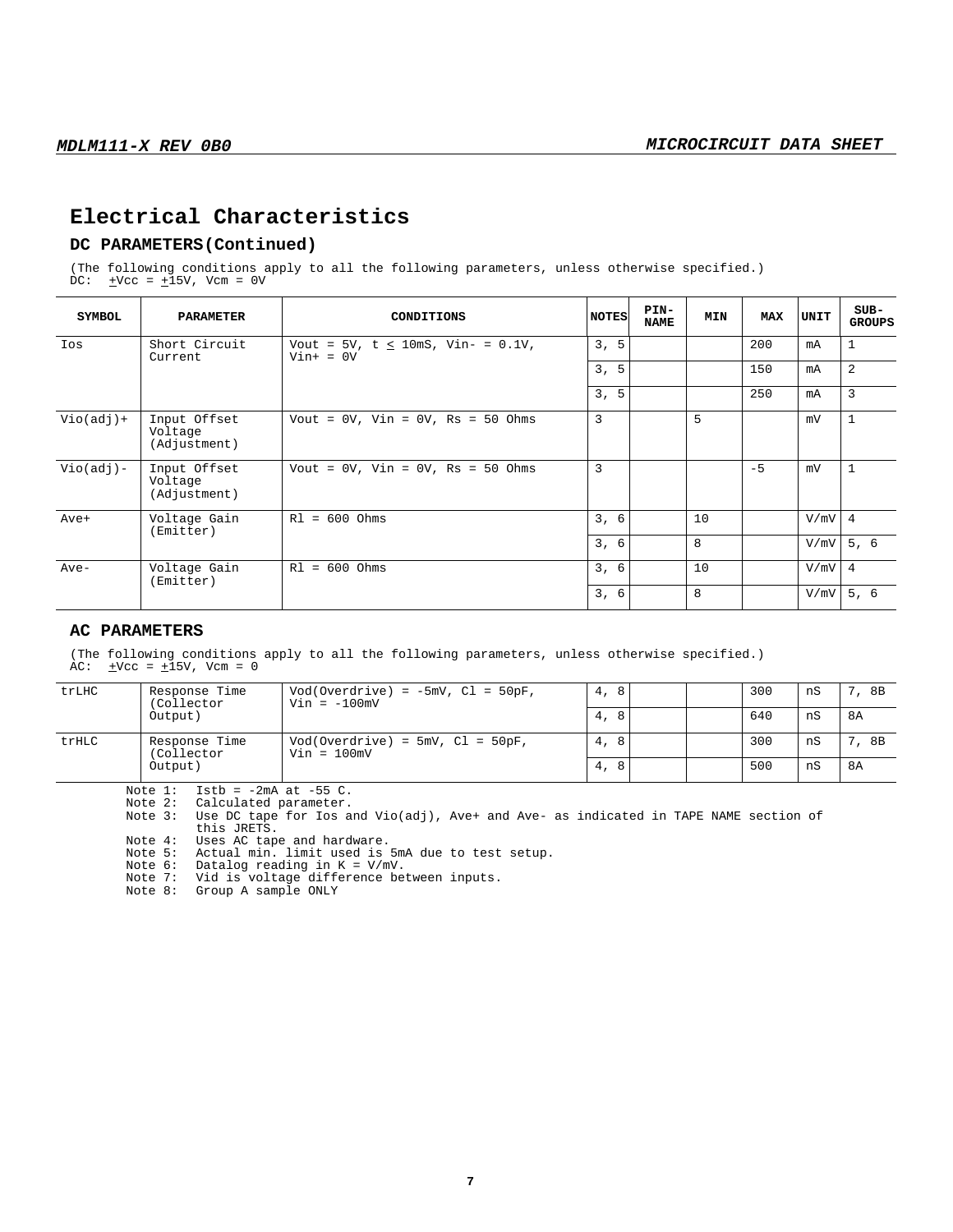| GRAPHICS#                                                    | <b>DESCRIPTION</b>                                     |  |  |
|--------------------------------------------------------------|--------------------------------------------------------|--|--|
| 05172HRB2                                                    | METAL CAN (H), TO-99, 8LD .200 DIA P.C. (B/I CKT)      |  |  |
| 05174HRC2                                                    | CERPACK (W), 10 LEAD (B/I CKT)                         |  |  |
| 05284HRC2                                                    | METAL CAN $(H)$ , TO-99, 3LD .200 DIA P.C. $(B/I$ CKT) |  |  |
| 05445HRC1                                                    | CERDIP (J), 8 LEAD (B/I CKT)                           |  |  |
| 05652HRA2                                                    | CERDIP $(J)$ , 8 LEAD $(B/I CKT)$                      |  |  |
| 05815HRA3                                                    | LCC (E), TYPE C, 20 TERMINAL (B/I CKT)                 |  |  |
| 09569HRC2                                                    | CERPACK (W), 10 LEAD (B/I CKT)                         |  |  |
| E20ARE                                                       | LCC $(E)$ , TYPE C, 20 TERMINAL( $P/P$ DWG)            |  |  |
| METAL CAN (H), TO-99, 8LD, .200 DIA P.C. (P/P DWG)<br>H08CRF |                                                        |  |  |
| J08ARL                                                       | CERDIP (J), 8 LEAD (P/P DWG)                           |  |  |
| P000264A                                                     | METAL CAN (H), 8 LEAD (PINOUT)                         |  |  |
| P000265A                                                     | CERDIP (J), 8 LEAD (PINOUT)                            |  |  |
| P000314B                                                     | LCC (E), 20 LEAD (PINOUT)                              |  |  |
| P000373A                                                     | CERAMIC SOIC (WG), 10 LEAD (PINOUT)                    |  |  |
| WG10ARC                                                      | CERAMIC SOIC (WG), 10 LEAD (P/P DWG)                   |  |  |

# **Graphics and Diagrams**

**See attached graphics following this page.**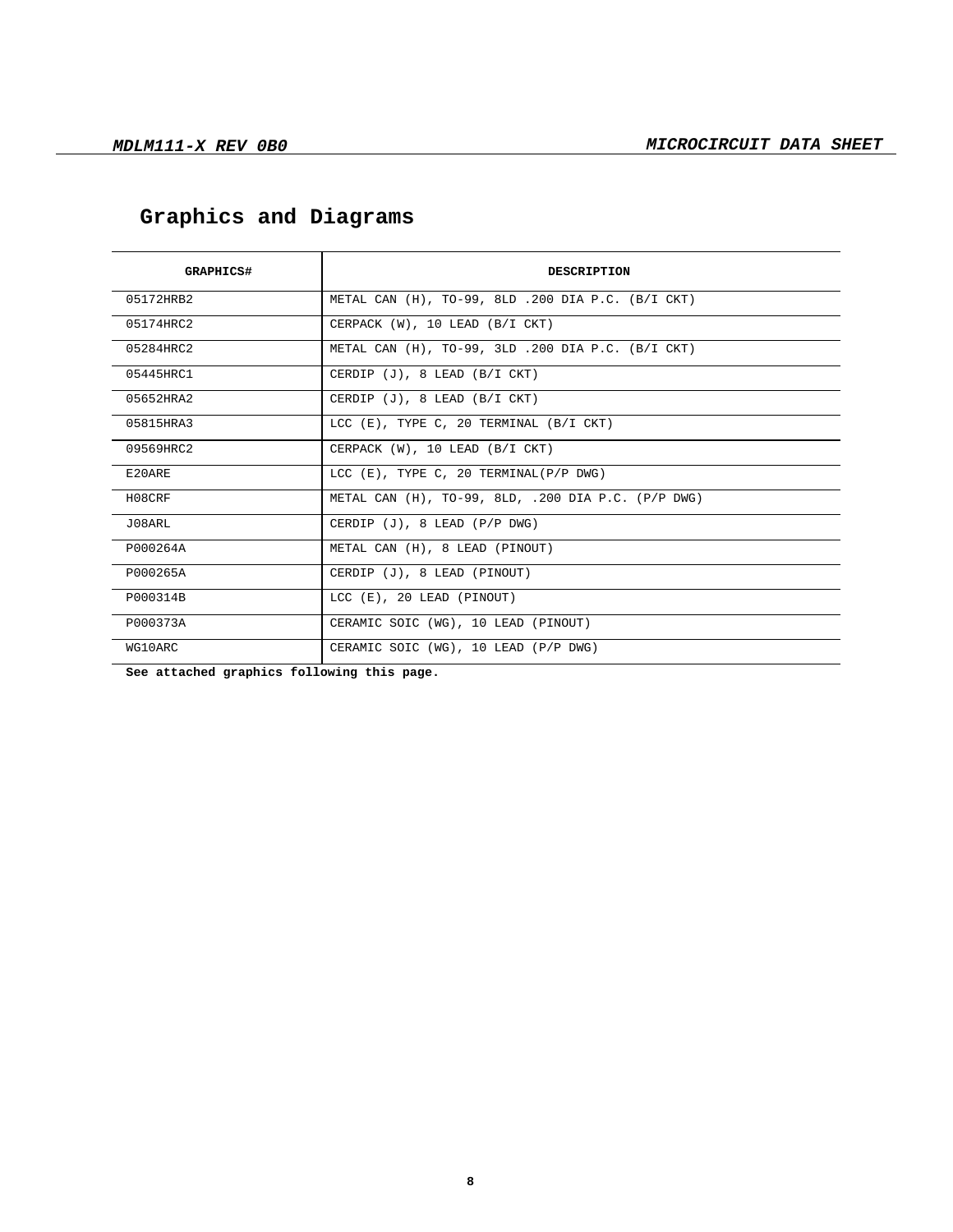

Essas<br>F

š <u>다</u> <u> 비리</u>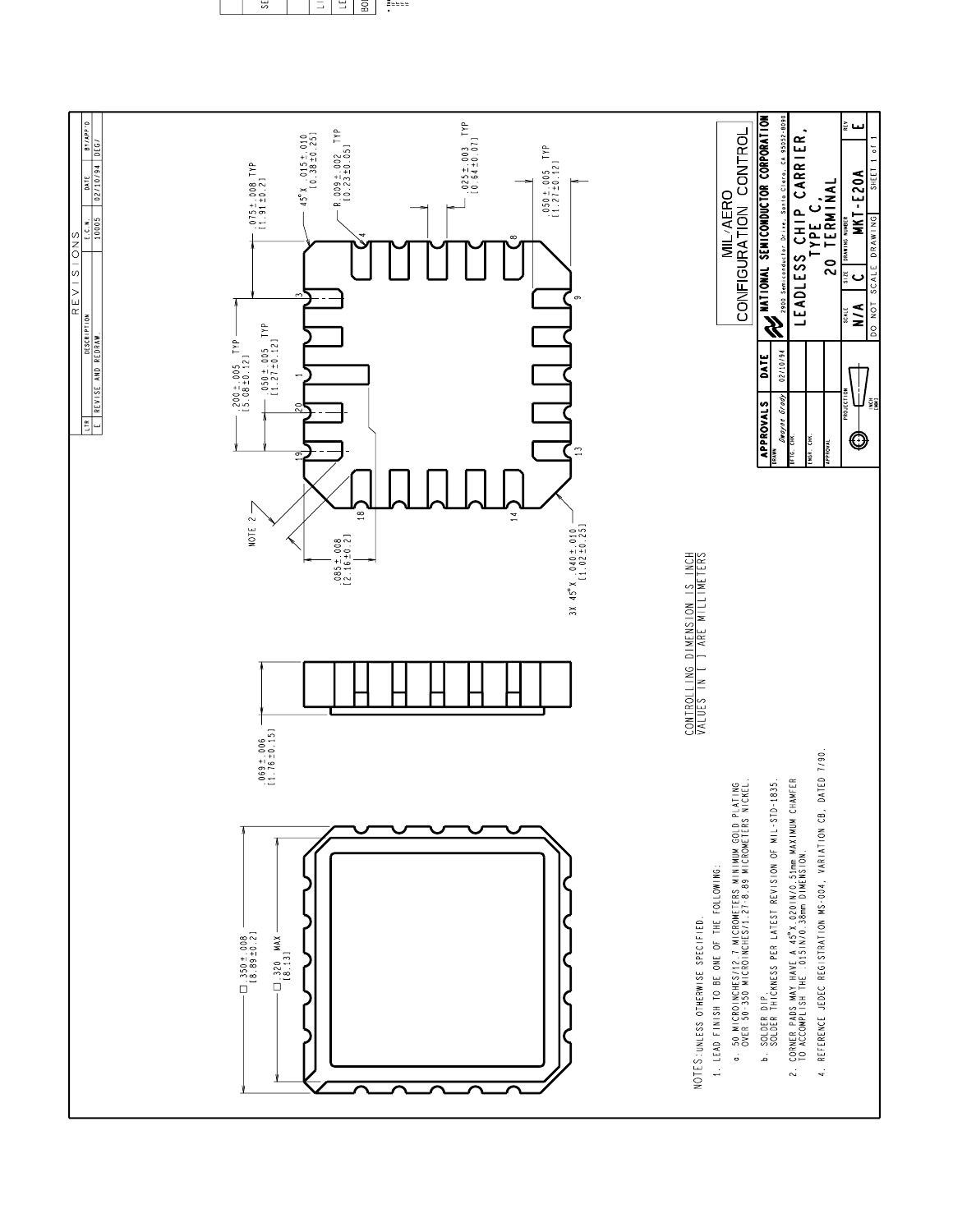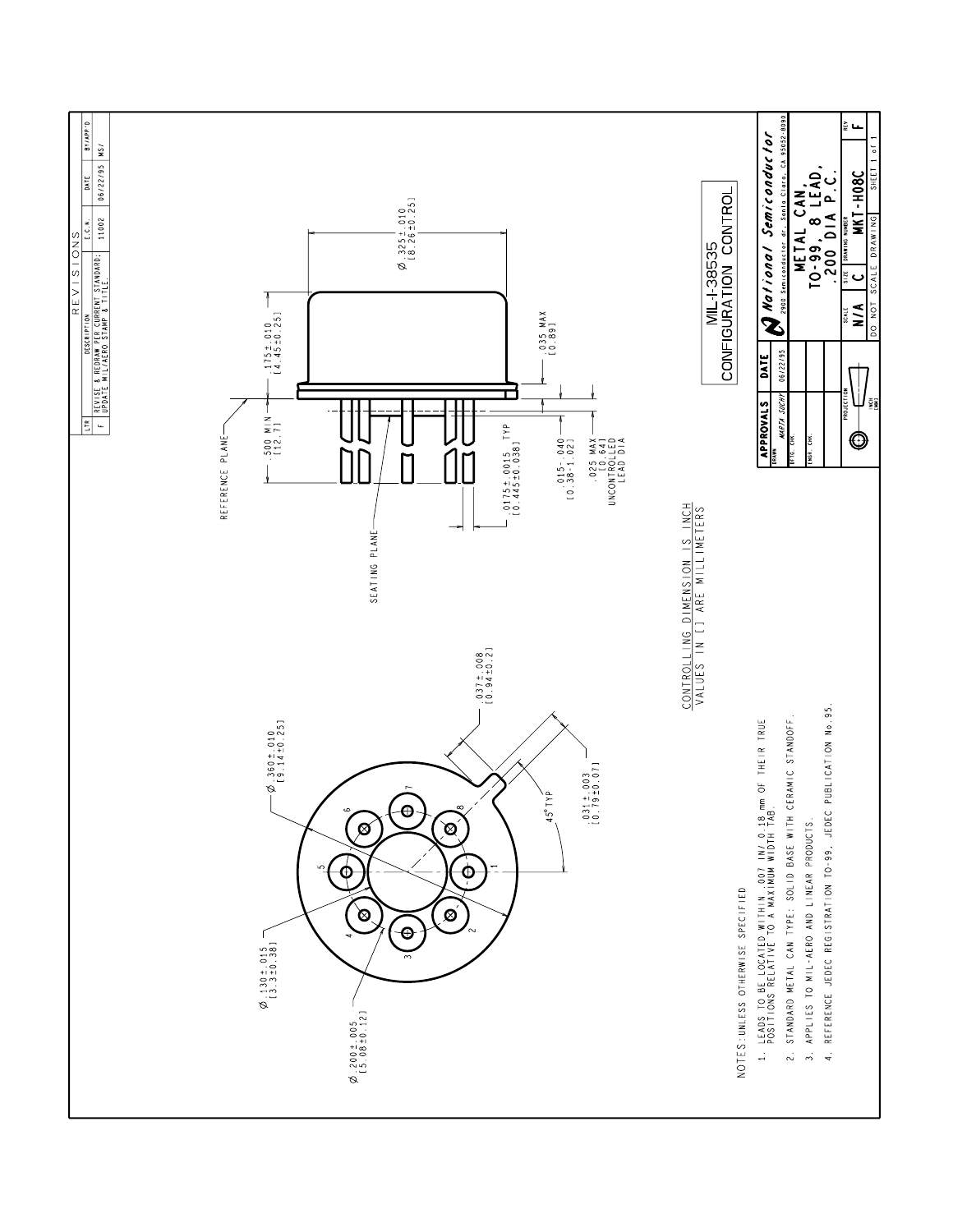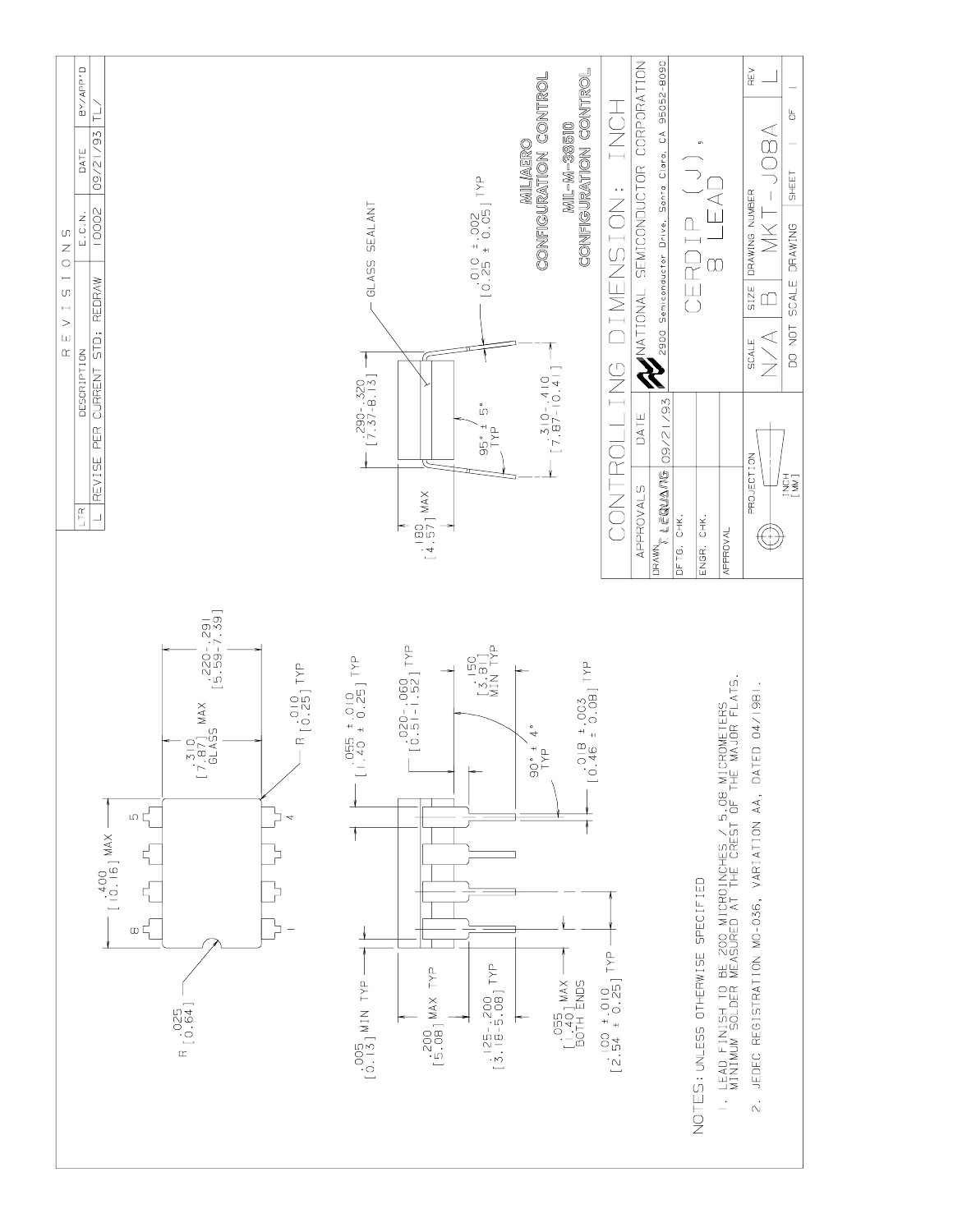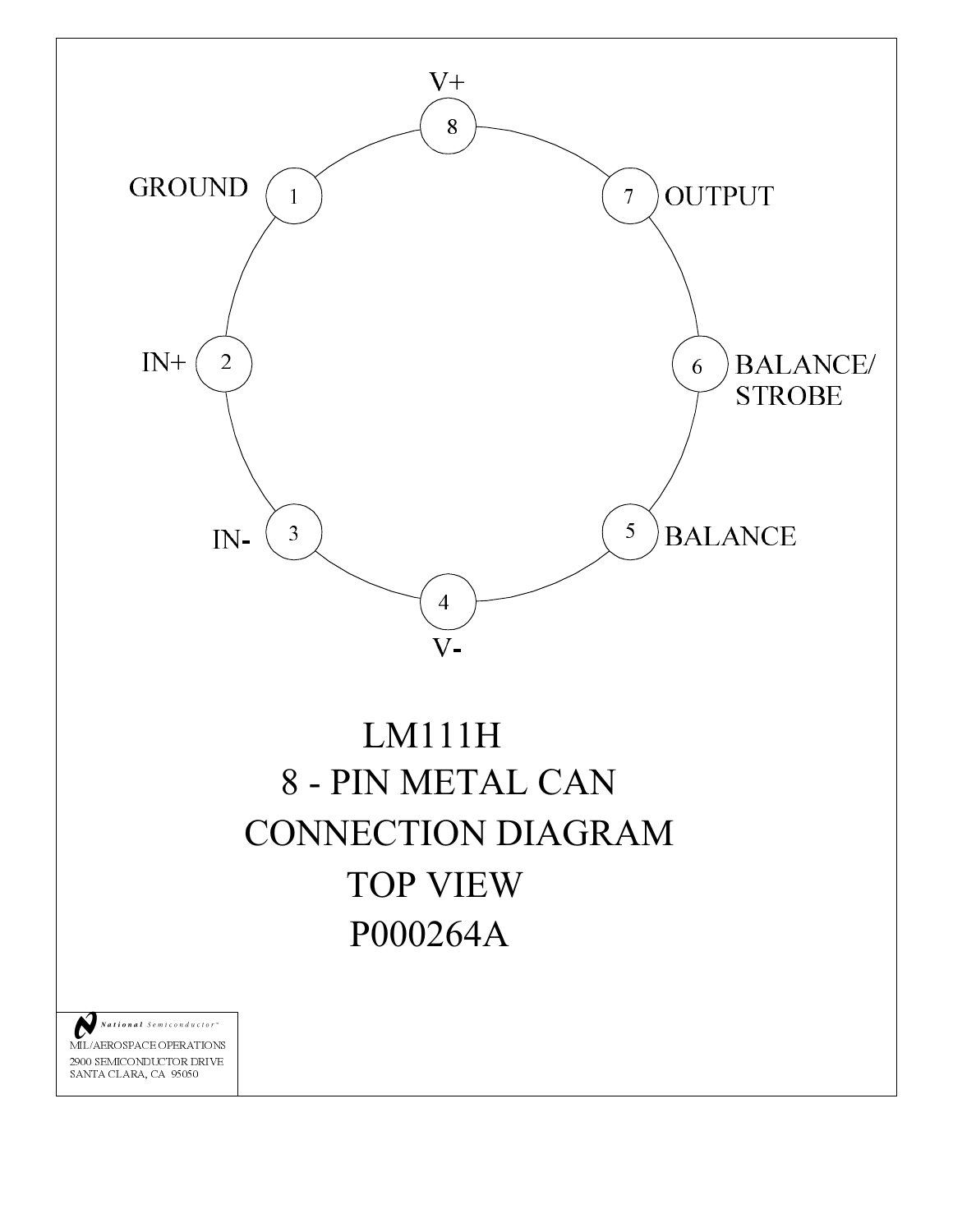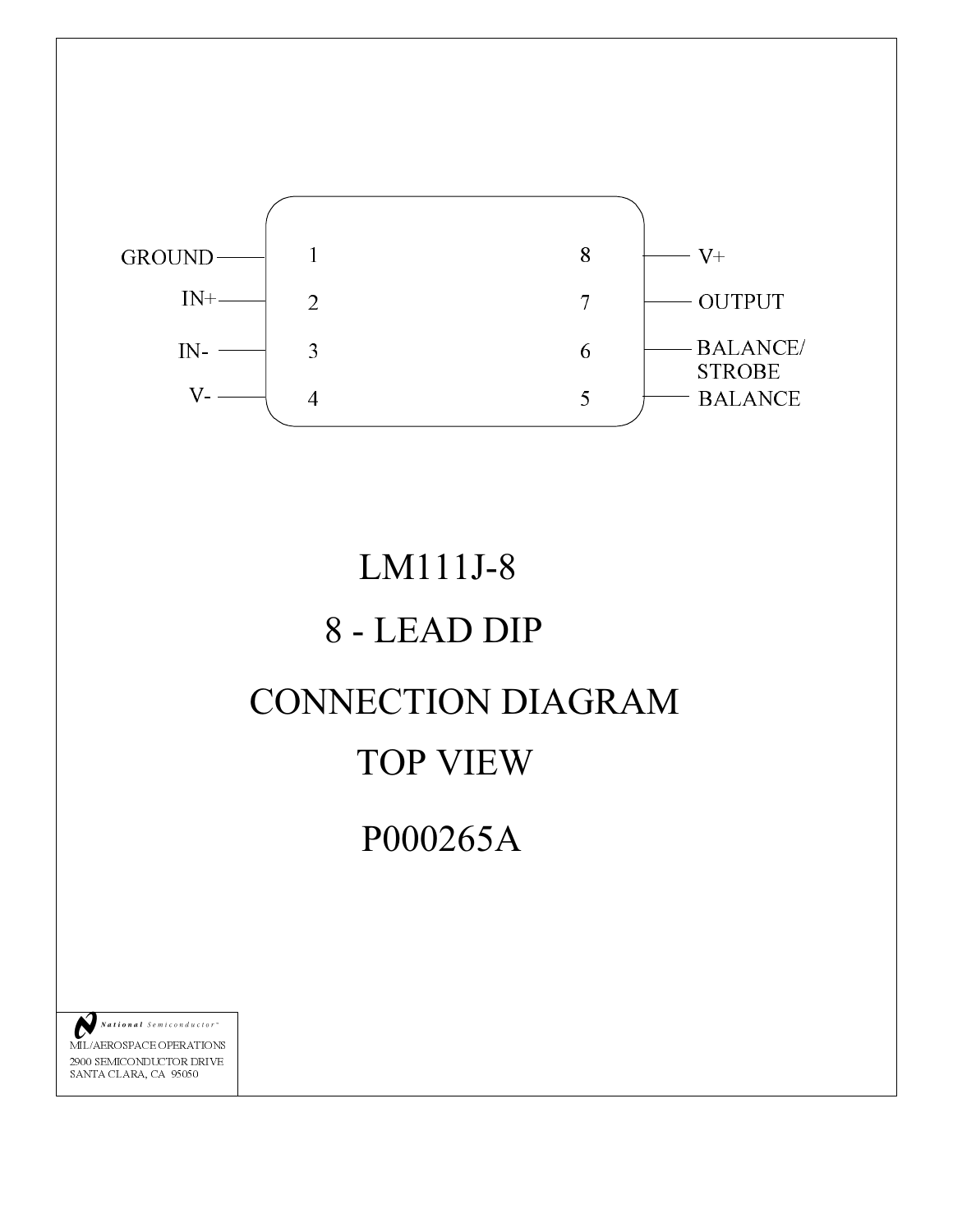





MIL/AEROSPACE OPERATIONS 2900 SEMICONDUCTOR DRIVE SANTA CLARA, CA 95050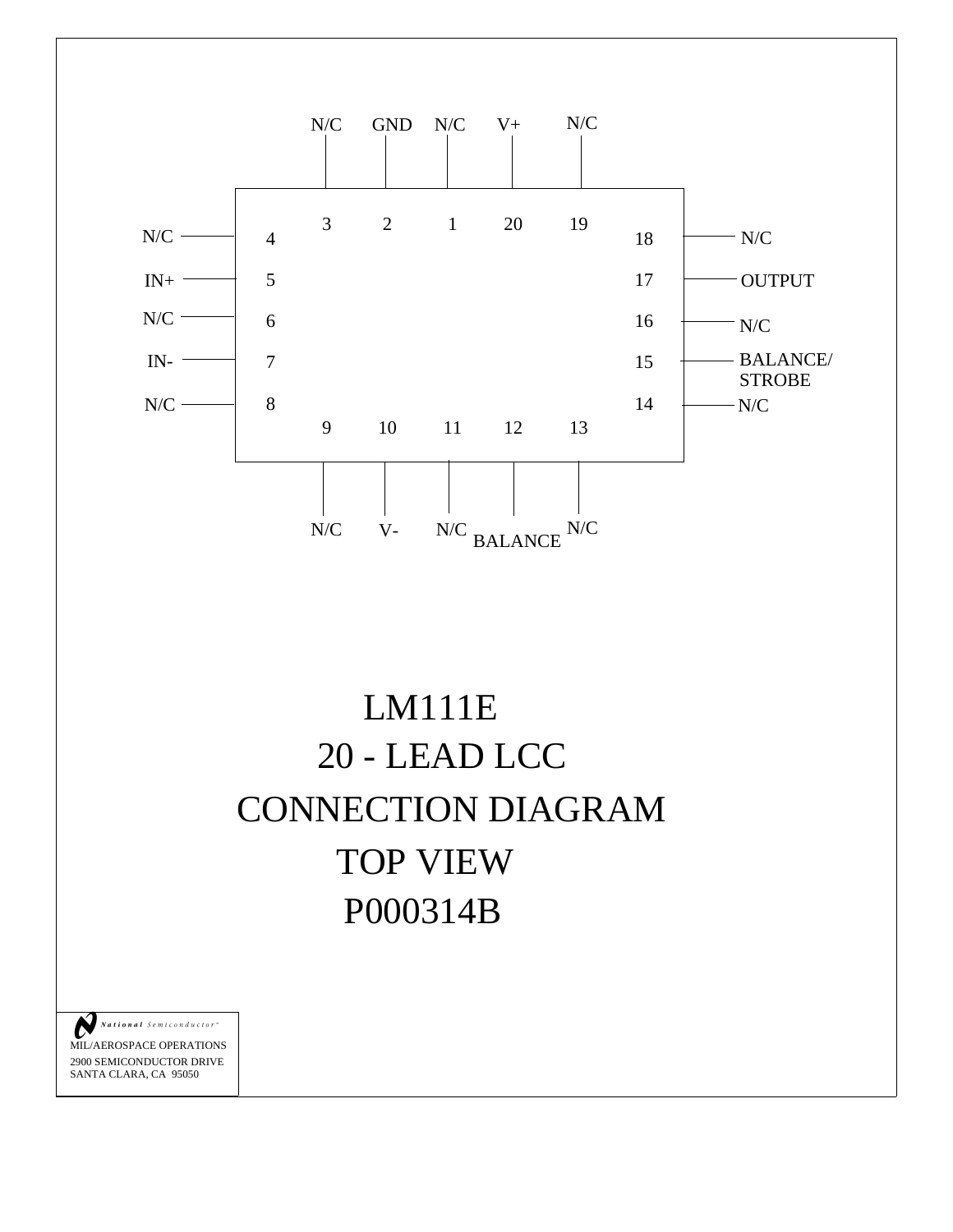

# LM111WG 10 - LEAD CERAMIC SOIC **CONNECTION DIAGRAM TOP VIEW** P000373A

National Semiconductor C

MIL/AEROSPACE OPERATIONS  $2900$  SEMICONDUCTOR DRIVE SANTA CLARA, CA 95050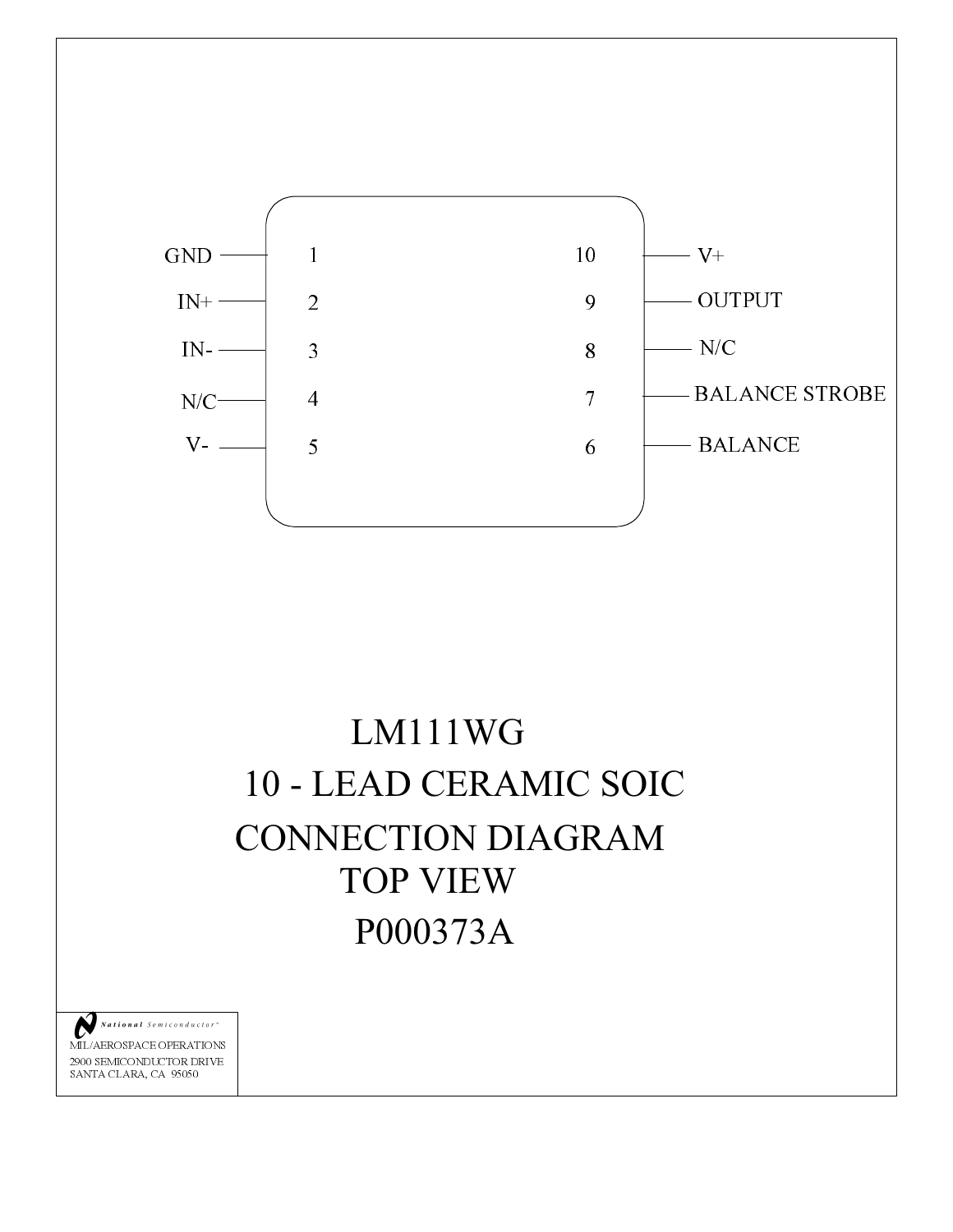